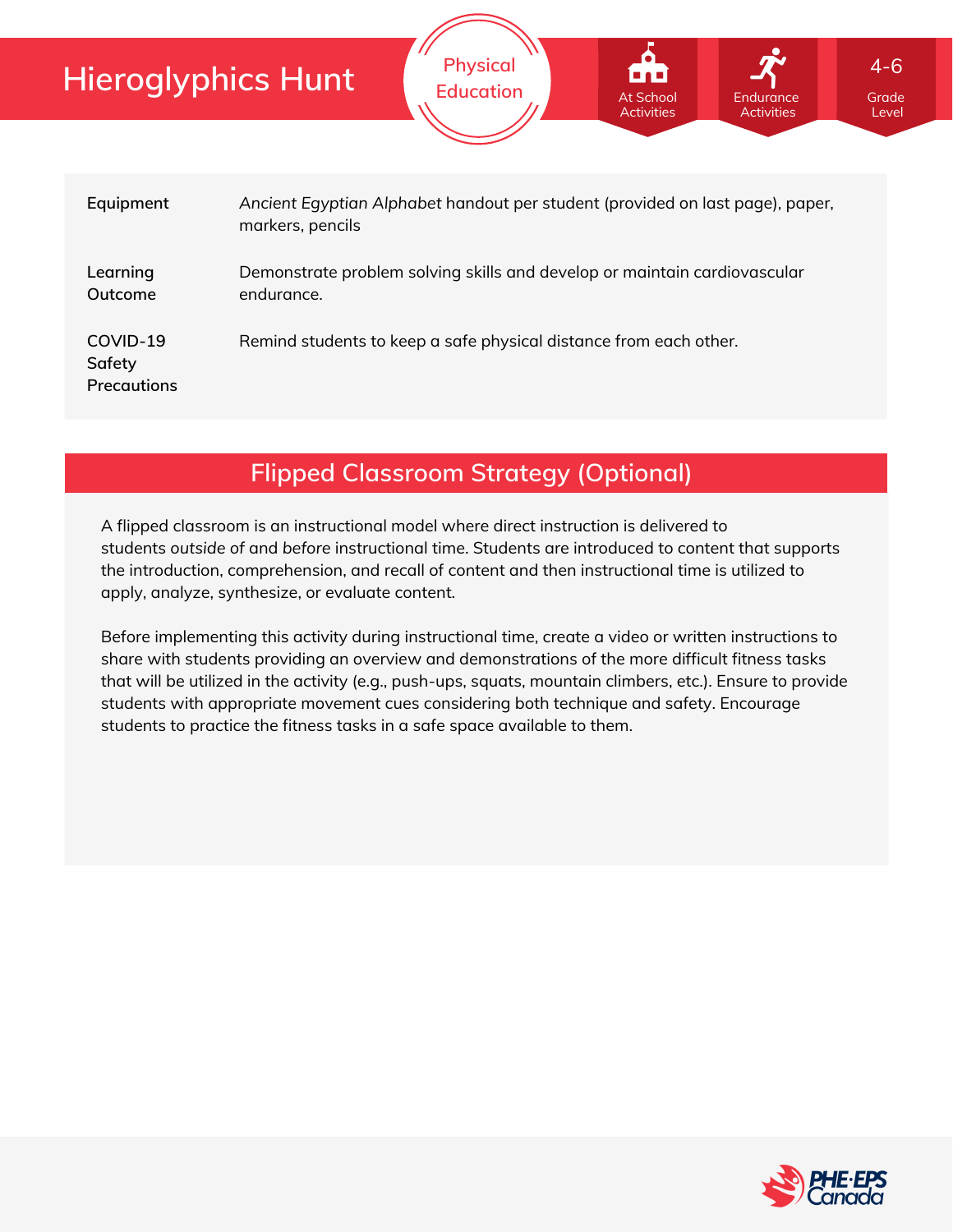At School Activities

### **Activity Description**

Before beginning the activity, print an *Ancient Egyptian Alphabet* handout provided on the last page of this activity for each student. Use small papers to prepare words using letters from the ancient Egyptian alphabet and place them around the playing space. Prepare enough words so that there is approximately one per student – or have each student prepare one word each. Place the words in different areas around the playing space. Place the words so that some can be easily found and some will be harder to find.

If utilizing a flipped classroom approach, remind students of the different fitness tasks they practiced in the video or document. Remind students of the movement skills cues considering both technique and safety. If not utilizing a flipped classroom approach, introduce students to the more difficult fitness tasks that will be utilized in the activity (e.g., push-ups, squats, mountain climbers, etc.). Ensure to provide appropriate movement cues considering technique and safety. Encourage students to practice the fitness tasks before beginning the activity and observe them and provide feedback.

Provide each student with an *Ancient Egyptian Alphabet* handout and a pencil and paper to use as a recording sheet throughout the activity. Review all of the fitness tasks listed on the *Ancient Egyptian Alphabet* handout to ensure students understand how to perform each task. Explain to students that hieroglyphics is the word used to describe ancient ways of writing where pictures are used instead of letters. Many hieroglyphics have been found by archaeologists, a person who studies human history. Hieroglyphics have been found in caves, on walls of ancient buildings, gravestones, and more.

Share with students that a variety of hieroglyphics have been placed around the playing area and their role is to find as many as they can. They must then figure out the word in English by using their *Ancient Egyptian Alphabet* sheet to decode it and then write the English word on their recording sheet. Point out to students that some letters are the same, or very similar, in the ancient Egyptian alphabet so they may need to use their knowledge of the other letters in the word to decode the word.

Explain to students that each letter has an associated fitness task on the *Ancient Egyptian Alphabet* sheet and once they decode the word into English, they must perform the fitness tasks for each letter before moving on to find another hieroglyphic. Encourage students to move within the playing area when searching for a hieroglyphic by jogging or running to maintain moderate to vigorous physical activity levels. Students continue to hunt for hieroglyphics for an allotted time or until they locate them all.



Grade Level

Endurance Activities

4-6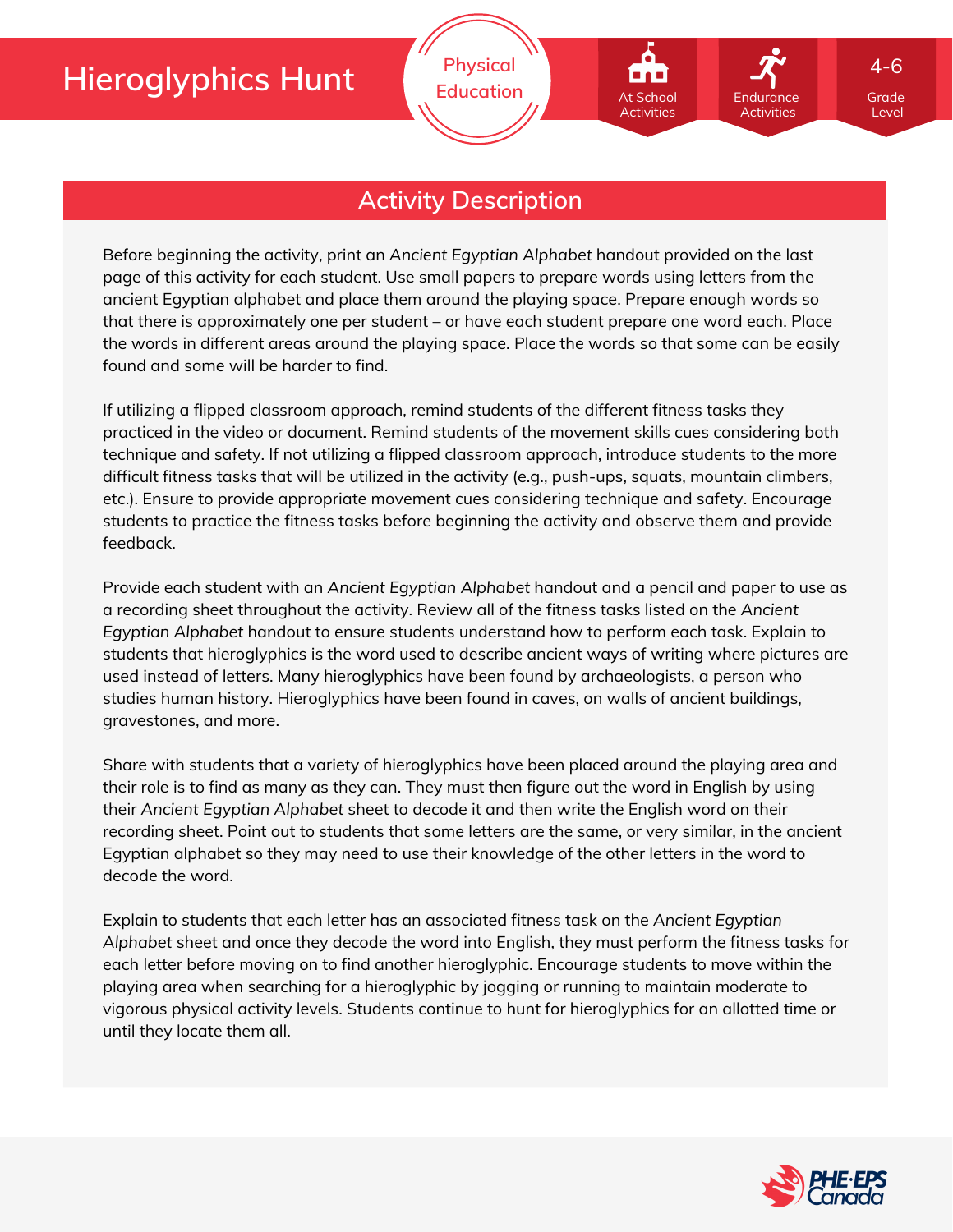**Physical Education Grade** At School **Container Endurance** Grade

# At School Activities

Endurance **Activities** 

4-6

Level

### **Physical Education Competencies Reflection Questions**



#### **MOVE**

**Develop psychomotor skills, tactics, and strategies that facilitate a variety of physical activities across diverse environments.**



#### **THINK**

**Develop cognitive skills and strategies for a variety of movement contexts that facilitate critical thinking, decision making, and problem solving.**



## **FEEL**

**Develop affective skills and strategies that facilitate healthy and safe relationships with themselves, with others, and with their environment.**

#### **ACT**

**Practice behaviour skills and strategies that facilitate movement competence and confidence.**



Reflection is important to support learning during physical education. Consider asking students the reflection questions below and discuss the answers together.

- *What are the benefits of developing and maintaining your physical fitness?*
- *How were you breathing at the start, during, and after the activity?*



### **Inclusion Considerations**

Modifications can be made to a variety of activity components to ensure inclusion. As you plan activities, consider how everyone can be involved and how to modify or adapt the activities to ensure the full inclusion of all. The STEP framework provides modifications to the following activity components space, task, equipment, and people.

| Space                                                                                                                  | Task                                                                                                                                       | Equipment<br>H                                                                      | P<br>People                                       |
|------------------------------------------------------------------------------------------------------------------------|--------------------------------------------------------------------------------------------------------------------------------------------|-------------------------------------------------------------------------------------|---------------------------------------------------|
| Assign students a<br>specific area within the<br>playing space to stay<br>within while searching<br>for hieroglyphics. | Students perform the<br>same fitness exercise<br>after decoding each<br>hieroglyphic (e.g., do 3<br>standing long jumps for<br>each word). | Students use the<br>required equipment to<br>complete the activity<br>successfully. | Students complete the<br>activity with a partner. |

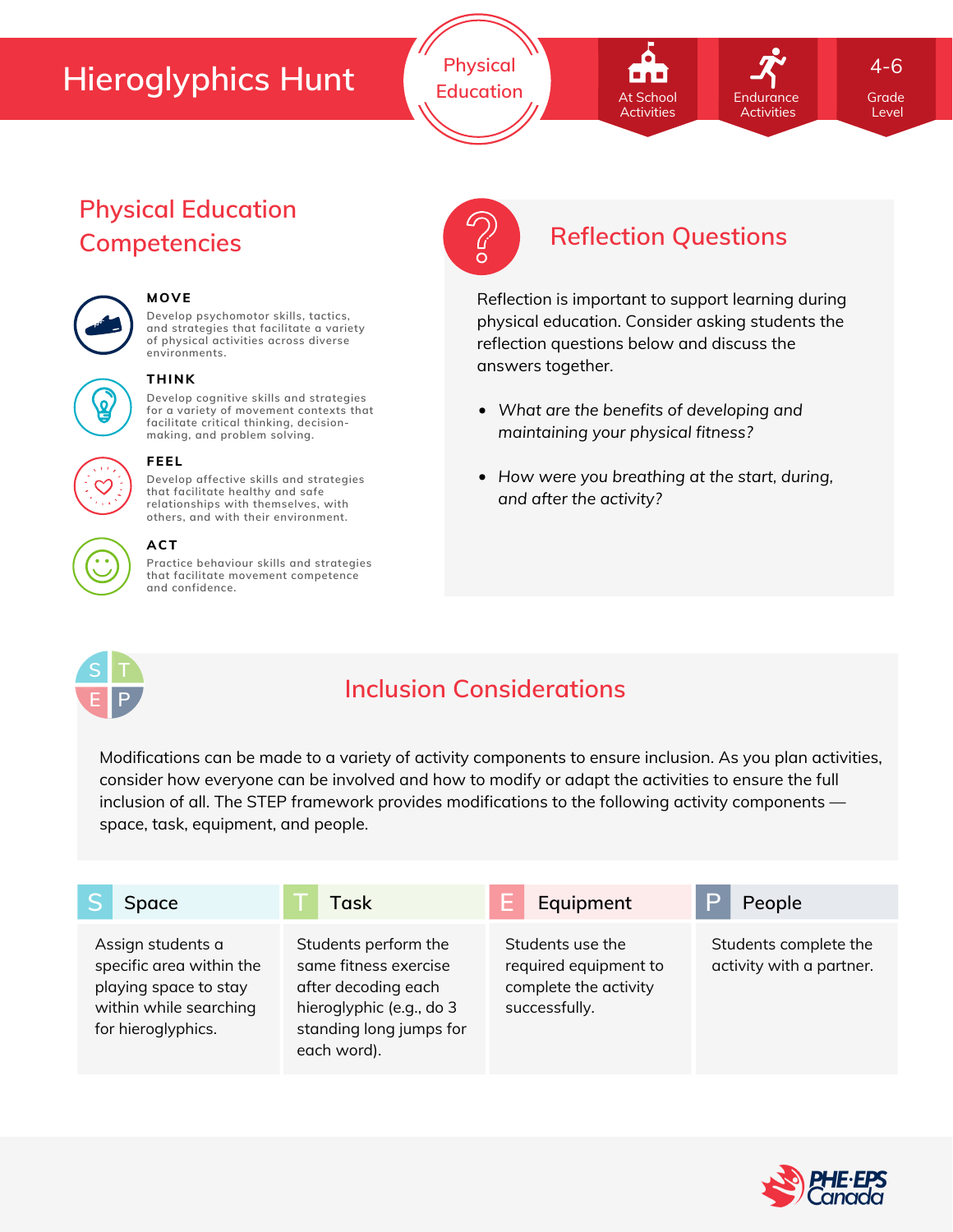



4-6

Level

#### **Observing Learning Outcomes**

Sample questions to observe learning outcomes include:

- Is the student able to successfully demonstrate problem solving skills by identify hieroglyphics in English?
- Is the student able to successfully maintain their cardiovascular endurance throughout the activity without having to take more than two breaks or walking to different hieroglyphics?
- Is the student able to successfully demonstrate a beginner level of proficiency when performing the various fitness tasks?

#### **Connecting to PHE At Home Learning**

**Endurance** Activities

The following PHE At Home Learning activity can be utilized by students at home or modified for use during instructional time in order to extend learning.

[Fitness](https://phecanada.ca/sites/default/files/content/docs/Home%20Learning%20Resource/4-6/Physical%20Education/4-6%20PE_Fitness%20Jigsaw%20Race.pdf) Jigsaw Race